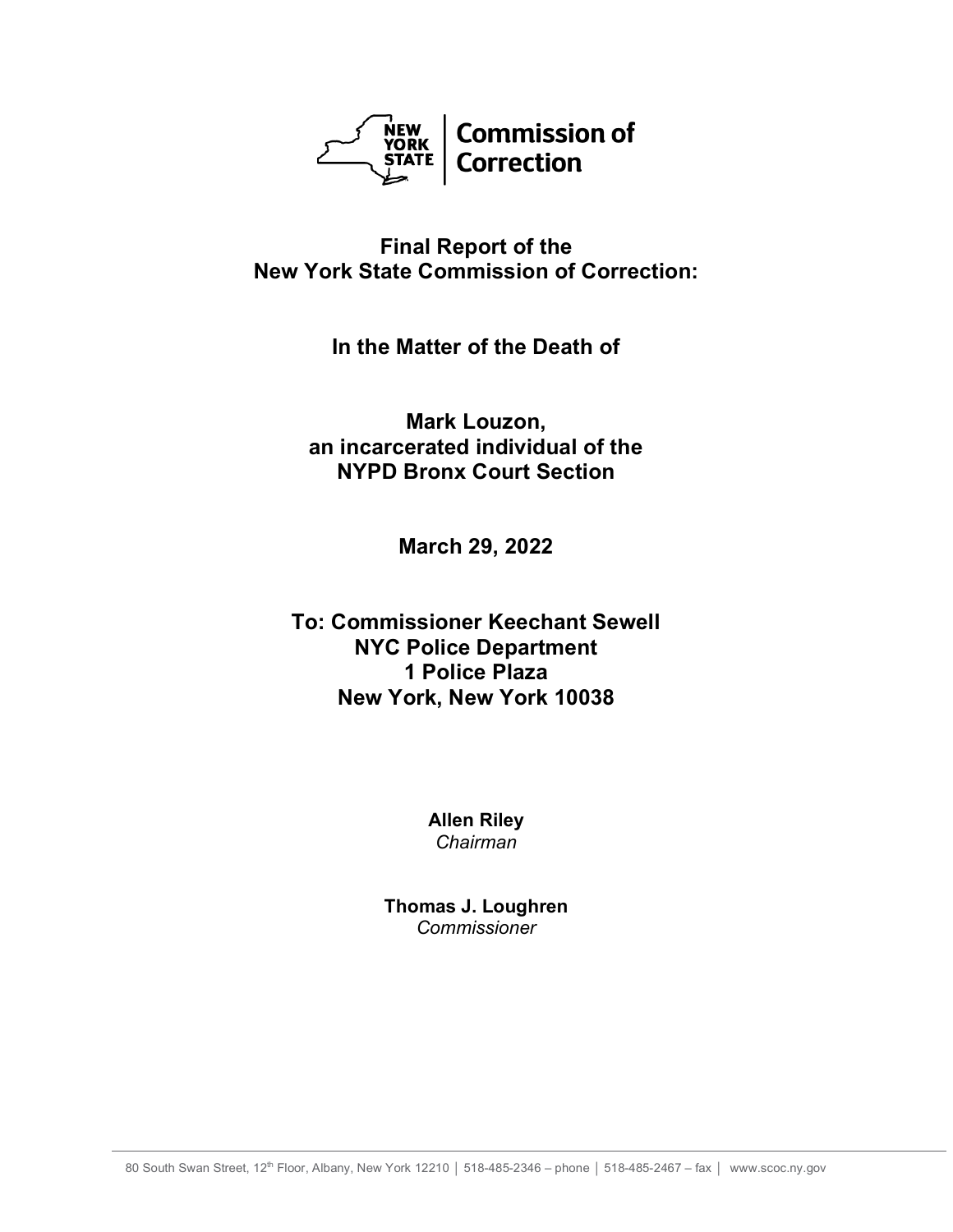## GREETINGS:

WHEREAS, the Medical Review Board has reported to the NYS Commission of Correction pursuant to Correction Law, section 47 (1)(d), regarding the death of Mark Louzon who died on July 19, 2019, as a result of circumstances which occurred while an incarcerated individual in the custody of the New York Police Department, the Commission has determined that the following final report be issued.

#### FINDINGS:

- 1. Mark Louzon was a 48-year-old male who died on 7/19/19 while in the custody of the New York City Police Department (NYPD) at the Bronx Court Section. Louzon had been in custody on an outstanding warrant and was awaiting arraignment at court when he suddenly went into a seizure and then cardiac arrest.
- 2. Louzon resided in both the Albany and New York City areas. Louzon was reportedly homeless at the time of his arrest and had periods of homelessness prior to. Louzon had a sister who was listed as a next of kin. The family did not claim Louzon after his death and requested that he have a city burial at Hart's Island Cemetery.



- 6. On 7/18/19 at approximately 8:30 p.m., Louzon appeared at a homeless shelter at 1790 Marmion Ave., Bronx, NY within the confines of the NYPD 48<sup>th</sup> Pct. Louzon reportedly sat on the steps of shelter and drank a bottle of beer. The facility manager came out and confronted Louzon and informed Louzon that he could not be there. Louzon had reportedly resided at the shelter prior but was removed due to being abusive towards staff and residents after drinking alcohol. Louzon refused to leave and the facility manager called 911 to request the NYPD's assistance.
- 7. At approximately 9:43 p.m., NYPD put out a request for a patrol to go to Marmion Avenue Safe Haven Homeless Shelter for a trespass complaint. Officers J.M. and D.R. responded from the  $48<sup>th</sup>$  Pct. and arrived at 9:58 p.m. Louzon was still present at the facility standing outside upon their arrival. The facility manager informed the NYPD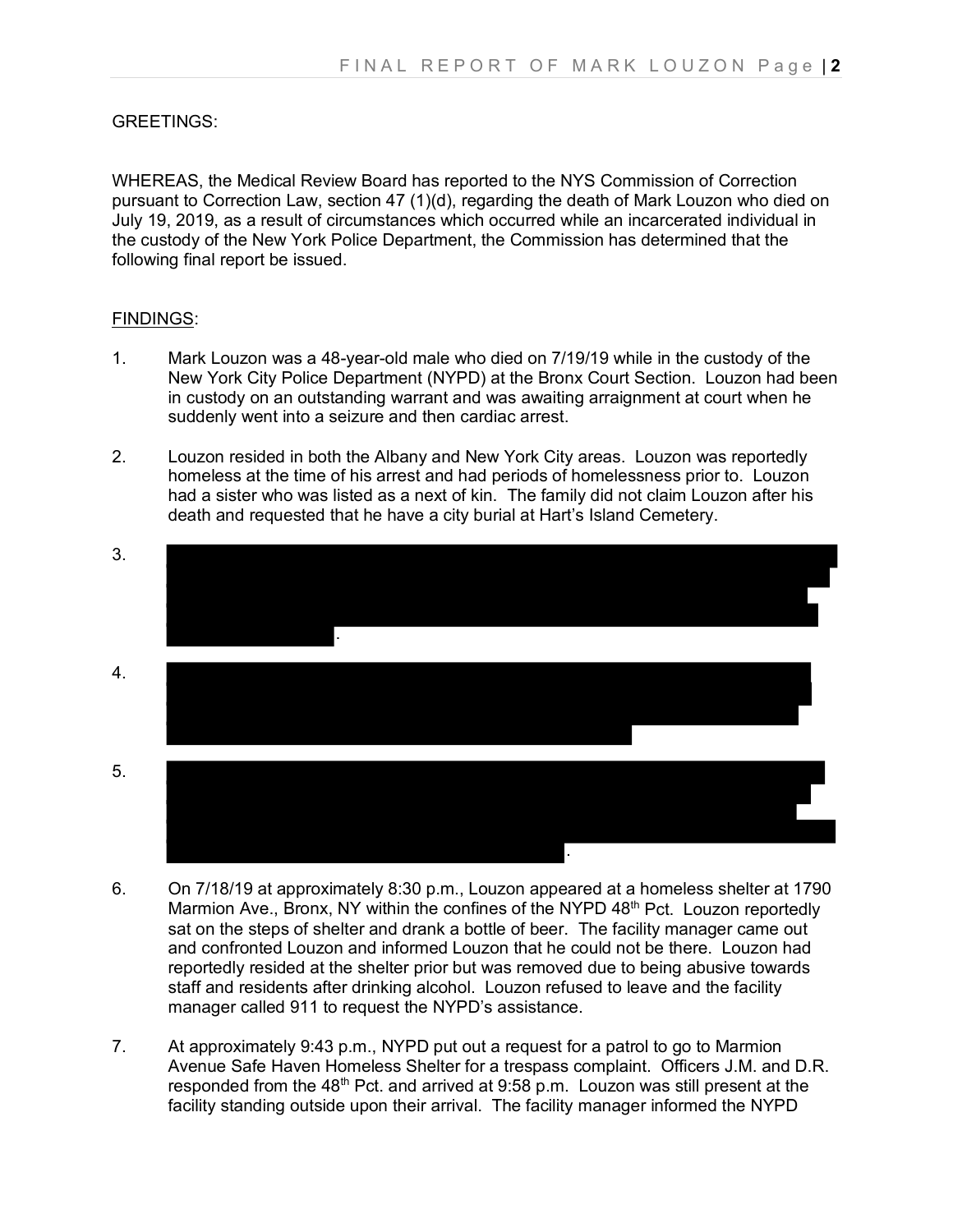officers that Louzon had resided there in the past but was transferred out due to being abusive towards staff. Since being transferred out, Louzon had reportedly made numerous threatening calls to the facility director. A criminal complaint had been filed for Aggravated Harassment by the facility director against Louzon. The officers checked Louzon's information in their database and found that there was an active warrant for Aggravated Harassment and pending summonses for open container violations. Louzon was taken into custody by the NYPD officers and transported to the 48<sup>th</sup> Pct. at 10:28 p.m.

- 8. The officers arrived at the  $48<sup>th</sup>$  Pct. with Louzon at approximately 10:34 p.m. Louzon was escorted into the precinct and lodged inside the prisoner holding cell. At approximately 12:48 a.m. on 7/19/19, EMS was summoned to the  $48<sup>th</sup>$  Pct. to asses Louzon's reported leg wound. EMT's arrived at approximately 12:55 a.m. Louzon reported injuring his leg three days prior and needed his dressing changed as it had gotten wet in the rain.
- 9. Louzon remained at the 48<sup>th</sup> Pct. overnight. Officers documented supervisory rounds every 30 minutes in the NYPD Prisoner Holding Pen Roster with no unusual activity noted for Louzon.
- 10. On 7/19/19 at approximately 9:52 a.m., officers transported Louzon along with other prisoners to Bronx Central Booking. A review of recorded video footage shows Louzon being escorted from the 48<sup>th</sup> Pct. holding cell to a transport van. Louzon was ambulatory and not showing any signs of distress. At approximately 10:09 a.m., Louzon entered into Bronx Central Booking and was lodged by officers. Louzon was again seen on recorded video footage walking into the court section ambulatory and with no obvious signs of distress. Louzon was screened by an FDNY-EMT at admission for any possible medical needs. Louzon answered all questions appropriately and did not exhibit any need for immediate medical attention. At 11:15 a.m., Louzon was lodged in the male holding cell #1014 that was under NYC DOC supervision to await arraignment in the court section.
- 11. At approximately 1:15 p.m., two individuals lodged with Louzon in the cell, noticed Louzon slumped over on the bench, mumbling incoherently. Louzon had attempted to get up but struggled to get to up. Louzon then stumbled forward, hit his head on the bench, and collapsed on the floor. The other individuals in the cell notified the DOC officer who immediately notified the FDNY-EMT assigned to booking. The EMT immediately responded to the cell and began rendering aid. NYPD Sgt. K.W. immediately called for an ambulance to respond.
- 12. FDNY BLS and ALS ambulances were dispatched at 1:24 p.m. Both FDNY units arrived at Bronx Court Section at 1:30 p.m.